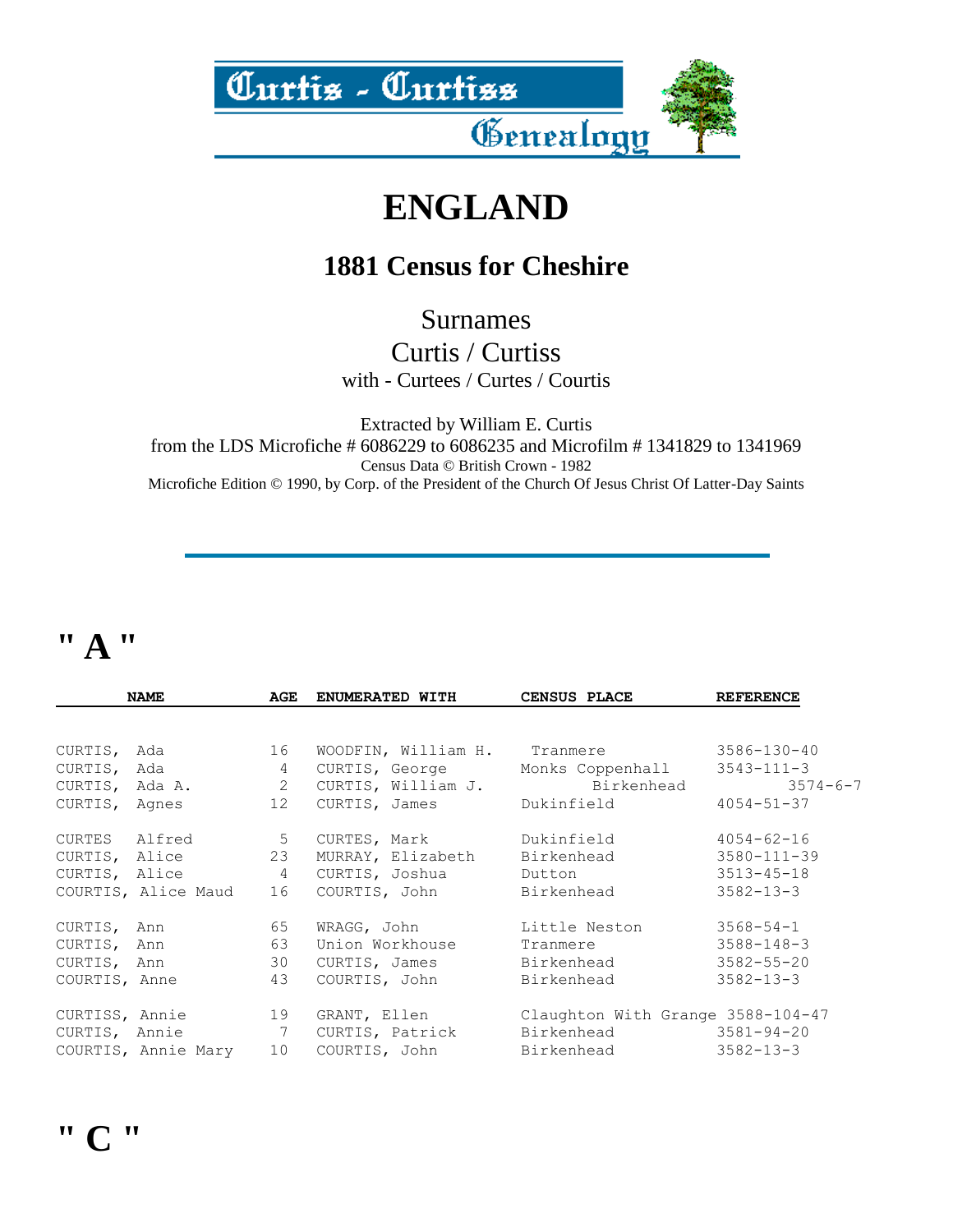| <b>NAME</b> |                          | ENUMERATED WITH<br>AGE |                     | CENSUS PLACE   | <b>REFERENCE</b> |  |
|-------------|--------------------------|------------------------|---------------------|----------------|------------------|--|
|             |                          |                        |                     |                |                  |  |
|             | CURTIS, Caroline C.      | 11                     | CURTIS, William J.  | Birkenhead     | $3574 - 6 - 7$   |  |
|             | CURTIS, Carthine         | 22                     | WHITE, Albert       | Birkenhead     | 3580-109-35      |  |
|             | CURTIS, Catherine C.     | 19                     | CURTIS, Henry       | Disley Stanley | $3463 - 42 - 4$  |  |
|             | CURTIS, Charles Hy.      | 5                      | CURTIS, Henry       | Disley Stanley | $3463 - 42 - 4$  |  |
|             | CURTIS, Charles Nelson   | 4                      | CURTIS, Mary Anne   | Dunham Massey  | $3505 - 85 - 8$  |  |
|             | CURTIS, Clifford         | 12                     | CURTIS, James       | Birkenhead     | $3580 - 85 - 14$ |  |
|             | CURTIS, Constance Nelson |                        | 7 CURTIS, Mary Anne | Dunham Massey  | $3505 - 85 - 8$  |  |

# **" D "**

| <b>NAME</b>    | AGE | <b>ENUMERATED WITH</b>    | CENSUS PLACE | <b>REFERENCE</b> |
|----------------|-----|---------------------------|--------------|------------------|
| CURTIS, Daniel |     | 9 Congleton Union Workhse | Arclid       | 3538-86-35       |

# **" E "**

|    | <b>NAME</b>       | AGE | ENUMERATED WITH                 | <b>CENSUS PLACE</b>                                                  | <b>REFERENCE</b>                   |
|----|-------------------|-----|---------------------------------|----------------------------------------------------------------------|------------------------------------|
|    |                   |     |                                 | CURTIS, Edith A. 7 CURTIS, Henry . Disley Stanley 3463-42-4          |                                    |
|    | CURTIS, Edward 60 |     |                                 | Self Birkenhead 3577-6-6                                             |                                    |
|    |                   |     | CURTIS, Eleanor 8 CURTIS, James |                                                                      | Birkenhead 3580-85-14              |
| 10 |                   |     |                                 | CURTES, Elizabeth 71 TAYLOR, James Chester St John Baptist 3554-105- |                                    |
|    |                   |     |                                 | CURTIS, Elizabeth 39 TOWNSON, Timothy Welch Bowdon 3505-40-36        |                                    |
|    |                   |     |                                 | CURTIS, Elizabeth 14 CURTIS, Joshua button 3513-45-18                |                                    |
|    |                   |     |                                 | COURTIS, Elizabeth 8 COURTIS, John Birkenhead 3582-13-3              |                                    |
|    |                   |     |                                 | CURTIS, Ellen 46 CURTIS, Patrick Birkenhead 3581-94-20               |                                    |
|    |                   |     | CURTIS, Ellen 19 BELL, Henry    | West Kirby 3572-80-12                                                |                                    |
|    | CURTIS, Emily 18  |     | CURTIS, James                   |                                                                      | Birkenhead 3580-85-14              |
|    |                   |     | CURTIS, Emma 42 CURTIS, Henry   |                                                                      | Disley Stanley 3463-42-4           |
|    |                   |     | CURTIS, Emma 14 SMITH, Robert   |                                                                      | Chester St John Baptist 3555-66-29 |
|    |                   |     | CURTIS, Emmanuel 2 FOX, Martha  | Dukinfield 4054-44-23                                                |                                    |
|    |                   |     |                                 | CURTIS, Ernest 2 CURTIS, George Monks Coppenhall 3543-111-3          |                                    |
|    | CURTIS, Esther 23 |     | FOX, Martha                     | Dukinfield 4054-44-23                                                |                                    |

# **" F "**

| <b>NAME</b> | AGE | <b>ENUMERATED</b> | WITH | <b>CENSUS</b> | <b>PLACE</b> | <b>REFERENCE</b> |
|-------------|-----|-------------------|------|---------------|--------------|------------------|
|             |     |                   |      |               |              |                  |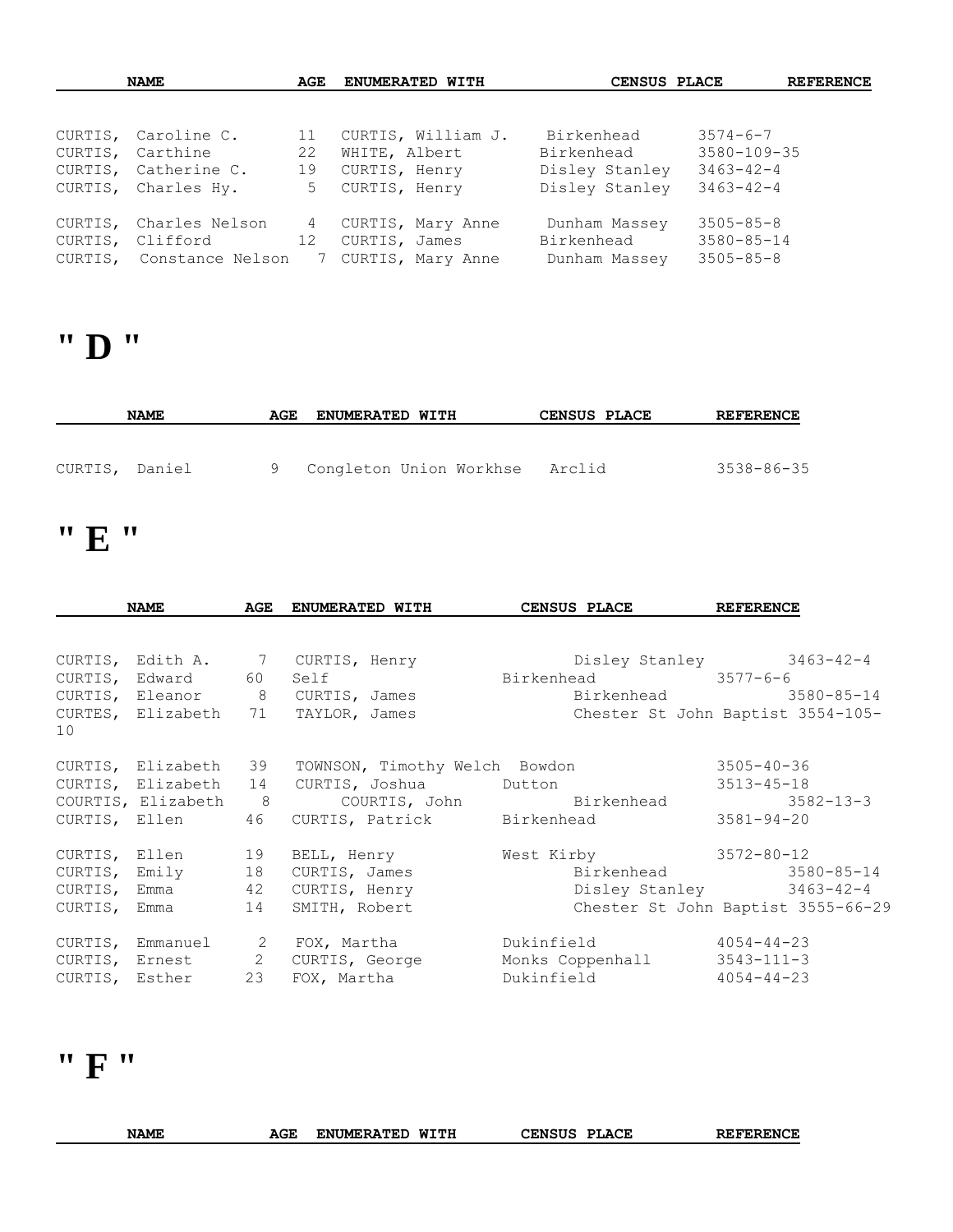### **" G "**

|                | <b>NAME</b>               | AGE             | <b>ENUMERATED WITH</b> | CENSUS PLACE     | <b>REFERENCE</b>            |
|----------------|---------------------------|-----------------|------------------------|------------------|-----------------------------|
|                |                           |                 |                        |                  |                             |
| CURTIS, George |                           | 31              | Self                   | Monks Coppenhall | $3543 - 111 - 3$            |
|                | COURTIS, George H.        | 61              | Self                   | Ashton On Mersey | $3504 - 91 - 62$            |
|                | COURTIS, George H.        | 11              | COURTIS, George H.     |                  | Ashton On Mersey 3504-91-62 |
|                | CURTIS, George Wm.        | 10              | CURTIS, Henry          | Disley Stanley   | $3463 - 42 - 4$             |
|                | CURTIS, Gertude Nelson 12 |                 | CURTIS, Mary Anne      | Dunham Massey    | $3505 - 85 - 8$             |
|                | CURTIS, Gilbert           | $6\overline{6}$ | CURTIS, James          | Birkenhead       | $3580 - 85 - 14$            |

#### **" H "**

| <b>NAME</b><br>AGE                       |  | <b>ENUMERATED WITH</b> |      | <b>CENSUS PLACE</b> |  | <b>REFERENCE</b> |                              |           |                 |
|------------------------------------------|--|------------------------|------|---------------------|--|------------------|------------------------------|-----------|-----------------|
|                                          |  |                        |      |                     |  |                  |                              |           |                 |
| COURTIS, Harriet Louisa<br>CURTIS, Henry |  | 43.                    | Self | 4 COURTIS, John     |  |                  | Birkenhead<br>Disley Stanley | 3463-42-4 | $3582 - 13 - 3$ |

### **" I "**

| <b>NAME</b>         |  | AGE | <b>ENUMERATED WITH</b> |                                   |  | <b>CENSUS PLACE</b> |                     | <b>REFERENCE</b> |                  |
|---------------------|--|-----|------------------------|-----------------------------------|--|---------------------|---------------------|------------------|------------------|
|                     |  |     |                        |                                   |  |                     |                     |                  |                  |
| CURTISS, Isaac (Sr) |  |     | 62                     | Self                              |  |                     | Newton On Northwich |                  | $3530 - 91 - 31$ |
| CURTISS,            |  |     |                        | Issac (Jr) 27 CURTISS, Isaac (Sr) |  |                     | Newton On Northwich |                  | $3530 - 91 - 31$ |

### **" J "**

| <b>NAME</b> |       | AGE | ENUMERATED WITH | <b>CENSUS PLACE</b> | <b>REFERENCE</b> |
|-------------|-------|-----|-----------------|---------------------|------------------|
|             |       |     |                 |                     |                  |
| CURTIS,     | James | 55  | Self            | Dukinfield          | $4054 - 51 - 37$ |
| CURTIS,     | James | 43  | Self            | Birkenhead          | $3580 - 85 - 14$ |
| CURTIS,     | James | 30  | Self            | Birkenhead          | $3582 - 55 - 20$ |
| CURTIS,     | James | 15  | CURTIS, James   | Dukinfield          | $4054 - 51 - 37$ |
| CURTIS,     | James | 3   | CURTIS, John    | Birkenhead          | $3577 - 60 - 29$ |
| CURTIS,     | Jane  | 57  | CURTIS, James   | Dukinfield          | $4054 - 51 - 37$ |
| CURTIS,     | Jane  | 18  | CURTIS, Joshua  | Dutton              | $3513 - 45 - 18$ |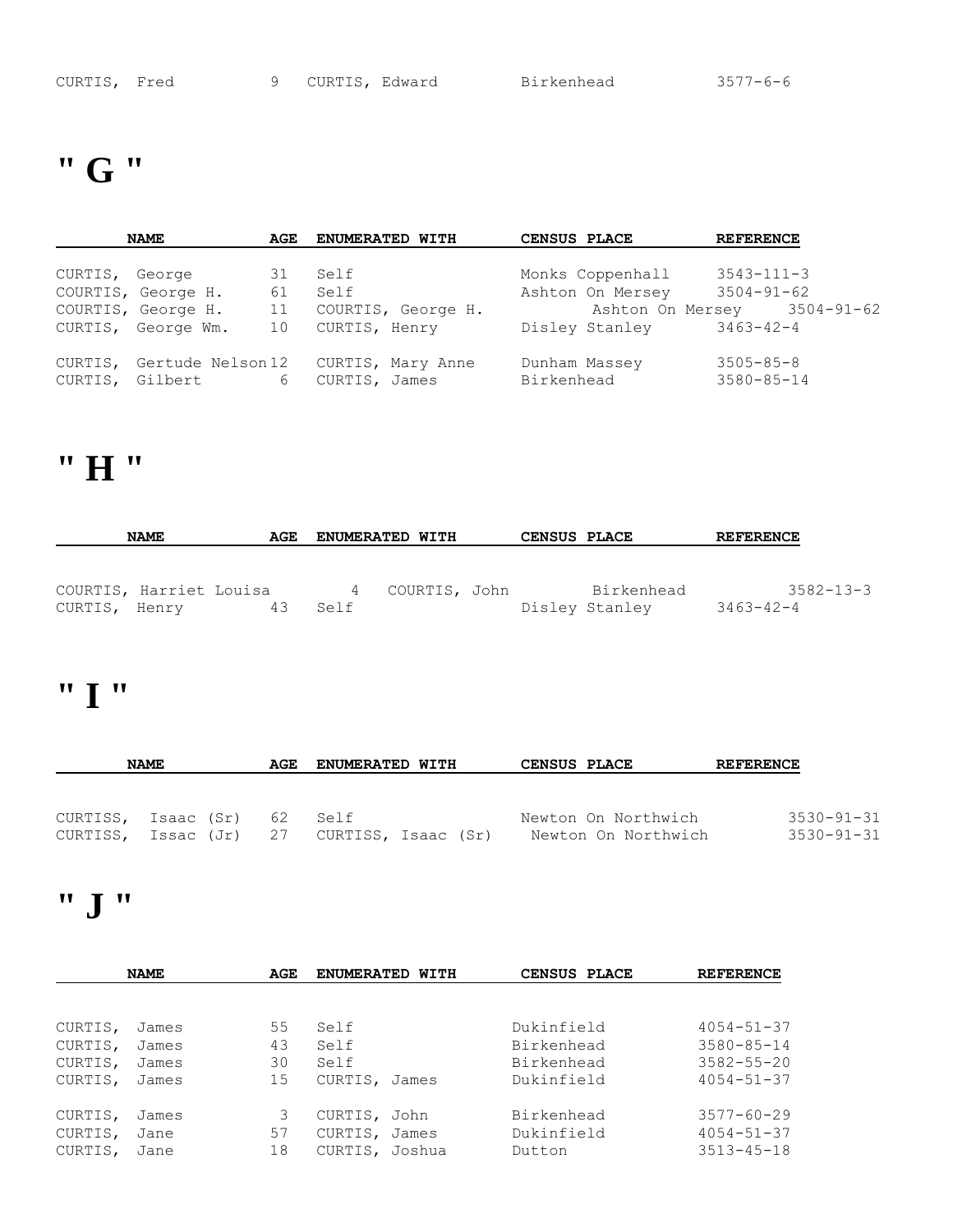| CURTIS, Jessie                                 |                      | 10                    | CURTIS, James                                 | Birkenhead                                               | $3580 - 85 - 14$                                                           |
|------------------------------------------------|----------------------|-----------------------|-----------------------------------------------|----------------------------------------------------------|----------------------------------------------------------------------------|
| COURTIS, John<br>CURTIS,<br>CURTIS,<br>CURTIS, | John<br>John<br>John | 43<br>28<br>13<br>11m | Self<br>Self<br>CURTIS, Henry<br>CURTIS, John | Birkenhead<br>Birkenhead<br>Disley Stanley<br>Birkenhead | $3582 - 13 - 3$<br>$3577 - 60 - 29$<br>$3463 - 42 - 4$<br>$3577 - 60 - 29$ |
| CURTIS,<br>CURTIS, Joshua                      | Joseph               | 46                    | CURTIS, James<br>Self                         | Birkenhead<br>Dutton                                     | $3582 - 55 - 20$<br>$3513 - 45 - 18$                                       |

# **" K "**

| <b>NAME</b> |                 | AGE | <b>ENUMERATED WITH</b> | <b>CENSUS PLACE</b> | <b>REFERENCE</b> |
|-------------|-----------------|-----|------------------------|---------------------|------------------|
|             |                 |     |                        |                     |                  |
|             | CURTIS, K.Woods | 34  | ALEXANDER, R.W.        | Birkenhead          | $3580 - 79 - 1$  |

# **" L "**

| <b>NAME</b>   |                   | <b>ENUMERATED WITH</b><br>AGE |                       | <b>CENSUS PLACE</b> |            | <b>REFERENCE</b> |  |
|---------------|-------------------|-------------------------------|-----------------------|---------------------|------------|------------------|--|
| CURTIS, Liley |                   |                               | 9m CURTIS, William J. |                     | Birkenhead | $3574 - 6 - 7$   |  |
|               | CURTIS, Louisa E. | 51                            | Self                  | Great Sutton        |            | $3569 - 53 - 15$ |  |

### **" M "**

|                 | <b>NAME</b>               | AGE |                 | ENUMERATED WITH    | CENSUS PLACE              | <b>REFERENCE</b> |
|-----------------|---------------------------|-----|-----------------|--------------------|---------------------------|------------------|
|                 |                           |     |                 |                    |                           |                  |
|                 | CURTIS, Margaret 4        |     |                 | CURTIS, John       | Birkenhead                | $3577 - 60 - 29$ |
|                 | CURTIS, Margaret A. 2     |     |                 | CURTIS, Joshua     | Dutton                    | $3513 - 45 - 18$ |
|                 | CURTIS, Margret Nelson 15 |     |                 | CURTIS, Mary Anne  | Dunham Massey             | $3505 - 85 - 8$  |
|                 | COURTIS, Maria            | 62  |                 | COURTIS, George H. | Ashton On Mersey          | $3504 - 91 - 62$ |
| CURTIS, Maria   |                           | 36  |                 | CURTIS, Joshua     | Dutton                    | $3513 - 45 - 18$ |
| CURTIS, Marion  |                           | 34  |                 | ROACHE, Francis    | Ashton On Mersey          | $3504 - 84 - 48$ |
| CURTES Mark     | 35                        |     | Self            |                    | Dukinfield                | $4054 - 62 - 16$ |
|                 | CURTIS, Martha Ann 8d     |     |                 | FOX, Martha        | Dukinfield                | $4054 - 44 - 23$ |
| CURTIS, Mary    |                           | 50  | Self            |                    | Birkenhead                | $3577 - 61 - 31$ |
| CURTIS, Mary    |                           | 49  |                 | CURTIS, Edward     | Birkenhead                | $3577 - 6 - 6$   |
| CURTIS, Mary    |                           | 47  |                 | CURTIS, James      | Birkenhead                | $3580 - 85 - 14$ |
| CURTIS, Mary    |                           | 26  |                 | CURTIS, John       | Birkenhead                | $3577 - 60 - 29$ |
|                 | CURTIS, Mary              | 20  |                 |                    | HALLAM, Sarah Brinnington | $3483 - 11 - 15$ |
| CURTIS, Mary    |                           | 18  | ALLEN, Ann      |                    | Tranmere                  | $3586 - 111 - 1$ |
| CURTIS, Mary A. |                           |     | $7\phantom{.0}$ |                    | CURTIS, James Birkenhead  | $3582 - 55 - 20$ |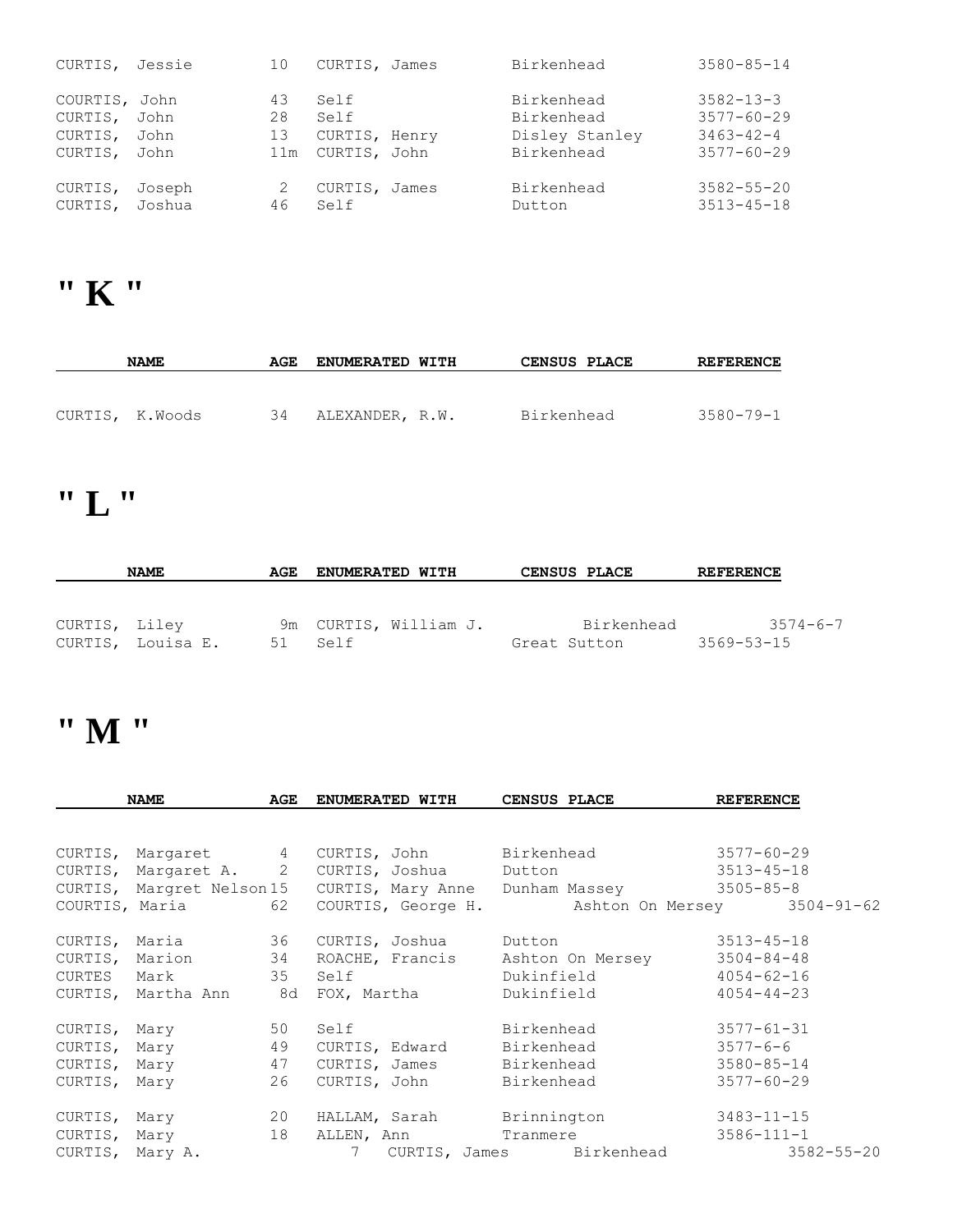|                 | CURTIS, Mary Anne |    | 38 Self          | Dunham Massey |                                     | $3505 - 85 - 8$  |
|-----------------|-------------------|----|------------------|---------------|-------------------------------------|------------------|
| CURTIS, Mary E. |                   |    |                  |               | 15 CURTIS, Louisa E. Great Sutton   | $3569 - 53 - 15$ |
|                 | CURTIS, Matildia  |    | 20 CURTIS, James |               | Dukinfield                          | $4054 - 51 - 37$ |
| CURTES, Maud    |                   | 13 | TAYLOR, James    |               | Chester St John Baptist 3554-105-10 |                  |
| CURTIS, Minnie  |                   |    | 13 CURTIS, James | Birkenhead    |                                     | $3580 - 85 - 14$ |

### **" P "**

| <b>NAME</b>      | AGE | <b>ENUMERATED WITH</b> | <b>CENSUS PLACE</b> | <b>REFERENCE</b> |
|------------------|-----|------------------------|---------------------|------------------|
|                  |     |                        |                     |                  |
|                  |     |                        |                     |                  |
| CURTIS, Patrick  | 49  | Self                   | Birkenhead          | $3581 - 94 - 20$ |
| CURTIS, Pereynal | 16  | CURTIS, James          | Birkenhead          | $3580 - 85 - 14$ |

### **" R "**

| <b>NAME</b>     | AGE | <b>ENUMERATED WITH</b> | <b>CENSUS PLACE</b> | <b>REFERENCE</b> |
|-----------------|-----|------------------------|---------------------|------------------|
|                 |     |                        |                     |                  |
| CURTIS, Richard | 19  | WATKINS, George        | Little Meolse       | $3573 - 7 - 7$   |

### **" S "**

|         | <b>NAME</b> | AGE            | ENUMERATED WITH     | CENSUS PLACE     | <b>REFERENCE</b> |
|---------|-------------|----------------|---------------------|------------------|------------------|
|         |             |                |                     |                  |                  |
| CURTIS, | Samuel      | 46             | ROACHE, Francis     | Ashton On Mersey | $3504 - 84 - 48$ |
| CURTIS, | Samuel      |                | CURTIS, Joshua      | Dutton           | $3513 - 45 - 18$ |
| CURTES  | Sarah       | 35             | CURTES, Mark        | Dukinfield       | $4054 - 62 - 16$ |
| CURTIS, | Sarah       | 1 <sub>m</sub> | ALLAM, Sarah        | Brinnington      | $3483 - 11 - 15$ |
| CURTIS, | Sarah A.    | 29             | WESTHEAD, Marcus B. | Baguley          | $3505 - 19 - 31$ |
| CURTIS, | Selena      | 31             | CURTIS, George      | Monks Coppenhall | $3543 - 111 - 3$ |
| CURTIS, | Selina      | 29             | CURTIS, William J.  | Birkenhead       | $3574 - 6 - 7$   |

### **" T "**

|         | <b>NAME</b> | AGE | ENUMERATED WITH  | CENSUS PLACE | <b>REFERENCE</b>  |
|---------|-------------|-----|------------------|--------------|-------------------|
|         |             |     |                  |              |                   |
|         |             |     |                  |              |                   |
| CURTIS, | Therese     |     | 2m CURTIS, James | Birkenhead   | $3582 - 55 - 20$  |
| CURTIS, | Thomas      | 42  | RADLEY, James    | Birkenhead   | $3576 - 106 - 55$ |
| CURTIS, | Thomas      | 22  | HALLAM, Sarah    | Brinnington  | $3483 - 11 - 15$  |